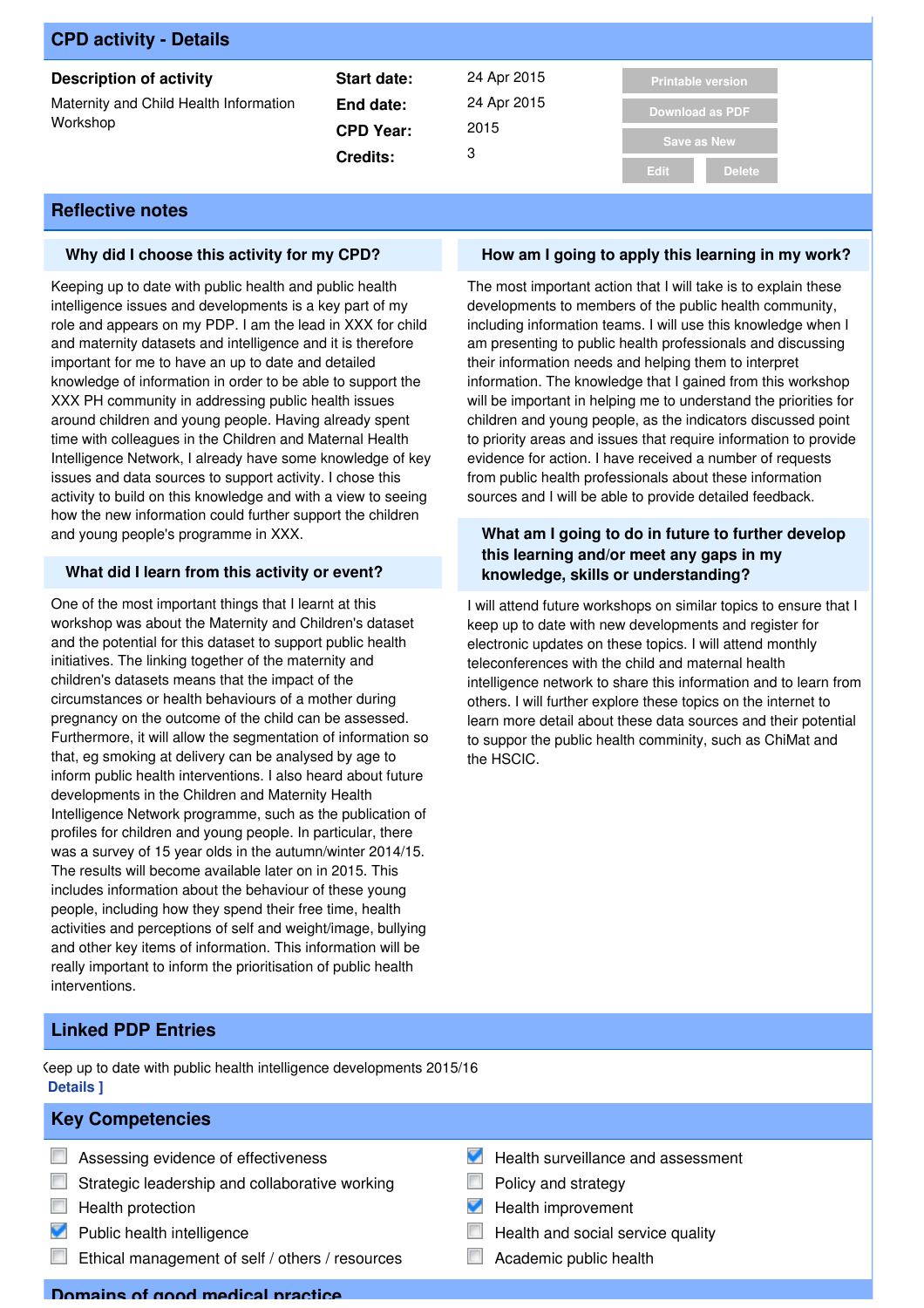| <u>u daamaan muuqida u</u>                                               |
|--------------------------------------------------------------------------|
| Knowledge, skills and Performance                                        |
| Develop and maintain your professional performance                       |
| Apply knowledge and experience to practice                               |
| Record your work clearly, accurately and legibly                         |
| Safety and quality                                                       |
| Contribute to and comply with systems to protect patients                |
| Respond to risks to safety                                               |
| Protect patients and colleagues from any risk posed by your health       |
| Communication, partnership and teamwork                                  |
| Communicate effectively                                                  |
| Work collaboratively with colleagues to maintain or improve patient care |
| Establish and maintain partnerships with patients                        |
| Teaching, training, supporting and assessing                             |
| Continuity and coordination of care                                      |
| Maintaining trust                                                        |
| Show respect for patients                                                |
| Treat patients and colleagues fairly and without discrimination          |
| Act with honesty and integrity                                           |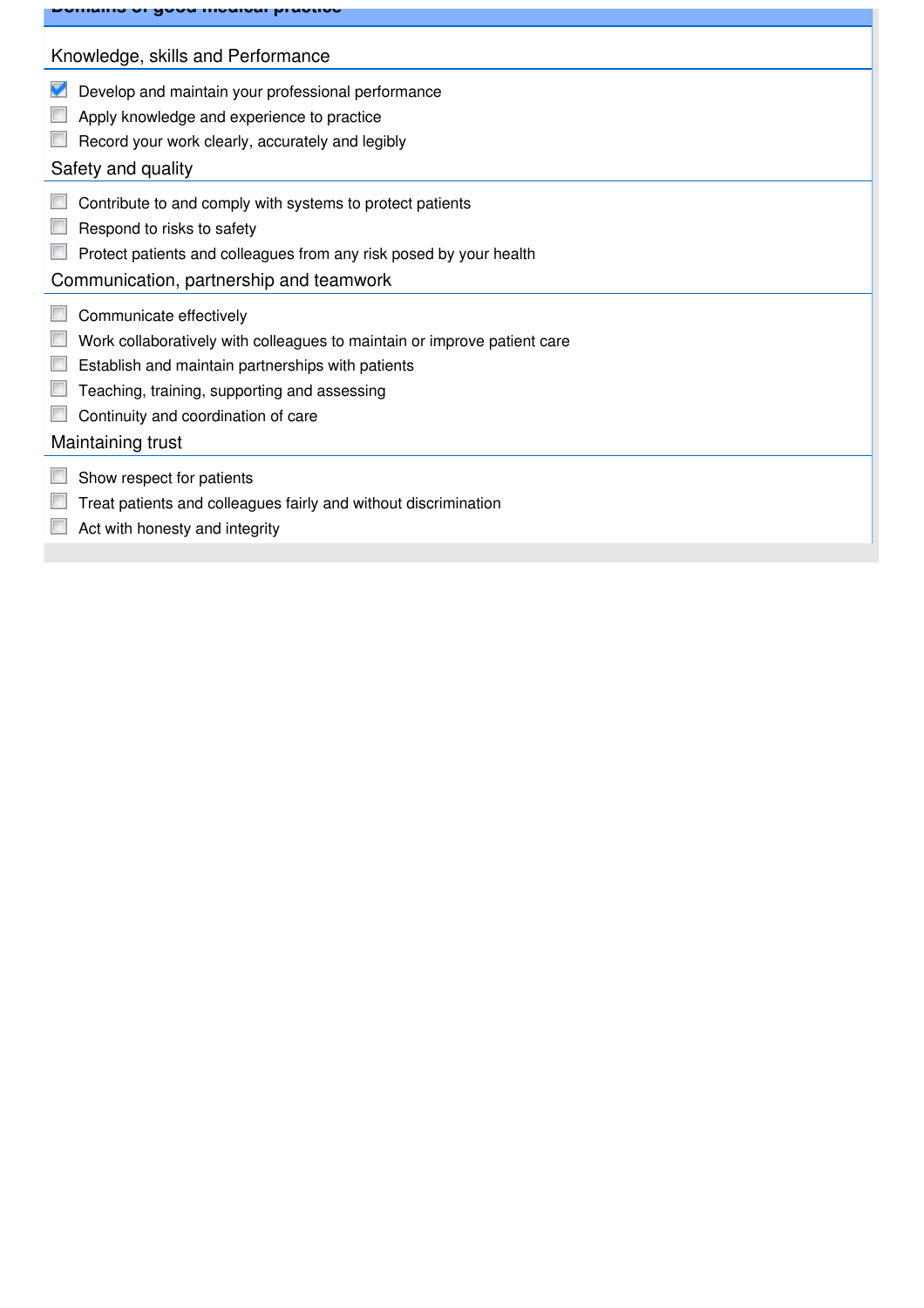| <b>CPD activity - Details</b>                    |                  |             |                          |
|--------------------------------------------------|------------------|-------------|--------------------------|
| <b>Description of activity</b>                   | Start date:      | 15 Sep 2015 | <b>Printable version</b> |
| Public Health England Annual<br>Conference Day 1 | End date:        | 15 Sep 2015 | <b>Download as PDF</b>   |
|                                                  | <b>CPD Year:</b> | 2015        | <b>Save as New</b>       |
|                                                  | <b>Credits:</b>  | 5           |                          |
|                                                  |                  |             | <b>Delete</b><br>Edit    |

### **Why did I choose this activity for my CPD?**

Keeping abreast of developments in public health and public health intelligence are key to me being able to provide a public health intelligence service to the local community that is fit for purpose. This features on my PDP. The PHE Annual Conference comprises a series of lectures, discussion workshops and other activities centred on the national public health priorities. I attended sessions from the PHE Chief Executive and the Minister for Public Health to understand the broad context in which I am working. I attended a session on the future of large datasets in order to keep up to date with technical developments, which are becoming more important for the storage, management and analysis of data such as genomics and hospital acitivity data. I also attended a session on Sugar: Responding to the challenge as this is a key public health priority and I need to understand the implications so that I can support Local Authorities in XXX with the most relevant information to support local implementation. The final session that I attended on this day foucsed on worklessness and health, which is closely related to the health inequalities agenda.

### **What did I learn from this activity or event?**

I learnt that diet has overtaken tobacco in terms of risk factors for mortality and morbidity. Economic prosperity is at the heart of inequalities and the focus needs to be local to ensure that the target populations benefit from interventions. The World Health Organisation produces a number of atlases on key themes, such as women and children's health and there are country profiles, that will provide useful comparisons. I heard about the recommendations from the Scientific Advisory Group on Nutrition about sugar consumption, which I had been aware of, but did not know the detail. I also learnt how the messages had been translated into terms that the general public could relate to and saw examples of infographics to convey messages simply and effectively to a particular audience.

### **How am I going to apply this learning in my work?**

The information about the national priority and risk factors for mortality and morbidity will help me to prioritise the work that I do. I will focus on the data tools and rsources that are relevant for these key priorities and ensure I know where the data sources can be obtained and have a better understanding of their interpretation. This includes the Global Burder of Disease tool and the Marmot indicators, as well Public Health Profiles and other tools. I will be able to direct Local Authorities to the most relevant information and support them in interpreting it. I will be able to draw the links between these national initiatives and a PHE tool The Segment Tool that allows Local Authorities to analyse the causes of death contributing to differences in Life Expectancy. The WHO atlases will be a useful source of information for me to add to the toolkit that I use to respond to enquiries about public health information. In particular the atlas with country profiles may be of use to the XXX PHE centre, who are using international comparisons as drivers for local change. Not only did the lecture on sugar provide background about the recommendations and help me to understand where the focus of my efforts to access and interpret dietary information, but it also provided very good examples of infographics and I learnt how the team had approached the design and production of them. This is particularly helpful at the moment when the team in which I work is being asked to support the development and production of infographics, and complements earlier training that I have undertaken on the subject. I will support colleagues in the public health community to further develop their skills in data visualisation.

### **What am I going to do in future to further develop this learning and/or meet any gaps in my knowledge, skills or understanding?**

I will explore the Global Burder of Disease tool to understand the messages about risks for mortality and morbidity and to analyse the drivers for some of the inequalities. I will spend time using The Segment Tool in order to understand and make the links between the national and regional analysis of risks and the more local analysis of differences in mortality. I will spend time looking at the elements of the Public Health Profiles that focus on diet in order to identify how best to support Local Authorities and other local organisations in understanding the local picture and implementing national policy locally. I will continue to work with colleagues to share best practice and move forwards with producing high quality infographics.

# **Linked PDP Entries**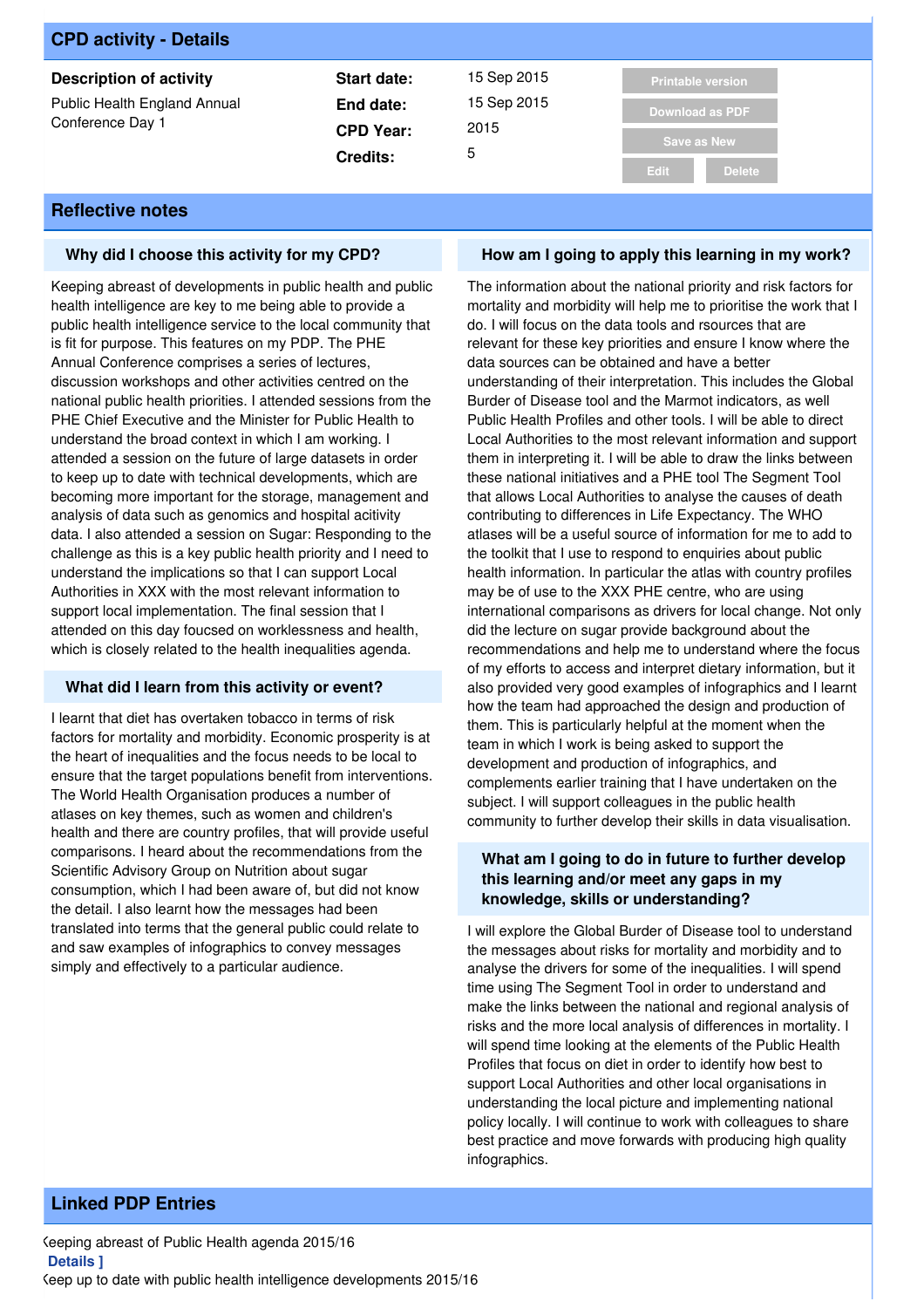# **[ Details ]**

| <b>Details</b> ]                                                                                                                                                                                                                                                                                                                                   |  |  |  |  |
|----------------------------------------------------------------------------------------------------------------------------------------------------------------------------------------------------------------------------------------------------------------------------------------------------------------------------------------------------|--|--|--|--|
| <b>Key Competencies</b>                                                                                                                                                                                                                                                                                                                            |  |  |  |  |
| Assessing evidence of effectiveness<br>Health surveillance and assessment<br>Strategic leadership and collaborative working<br>Policy and strategy<br>v<br>Health improvement<br>Health protection<br>Public health intelligence<br>Health and social service quality<br>Academic public health<br>Ethical management of self / others / resources |  |  |  |  |
| Domains of good medical practice                                                                                                                                                                                                                                                                                                                   |  |  |  |  |
| Knowledge, skills and Performance                                                                                                                                                                                                                                                                                                                  |  |  |  |  |
| Develop and maintain your professional performance<br>Apply knowledge and experience to practice<br>Record your work clearly, accurately and legibly<br>Safety and quality                                                                                                                                                                         |  |  |  |  |
| Contribute to and comply with systems to protect patients<br>Respond to risks to safety<br>Protect patients and colleagues from any risk posed by your health<br>Communication, partnership and teamwork                                                                                                                                           |  |  |  |  |
| Communicate effectively<br>Work collaboratively with colleagues to maintain or improve patient care<br>Establish and maintain partnerships with patients<br>Teaching, training, supporting and assessing<br>Continuity and coordination of care<br>Maintaining trust                                                                               |  |  |  |  |
| Show respect for patients<br>Treat patients and colleagues fairly and without discrimination                                                                                                                                                                                                                                                       |  |  |  |  |

**Act with honesty and integrity**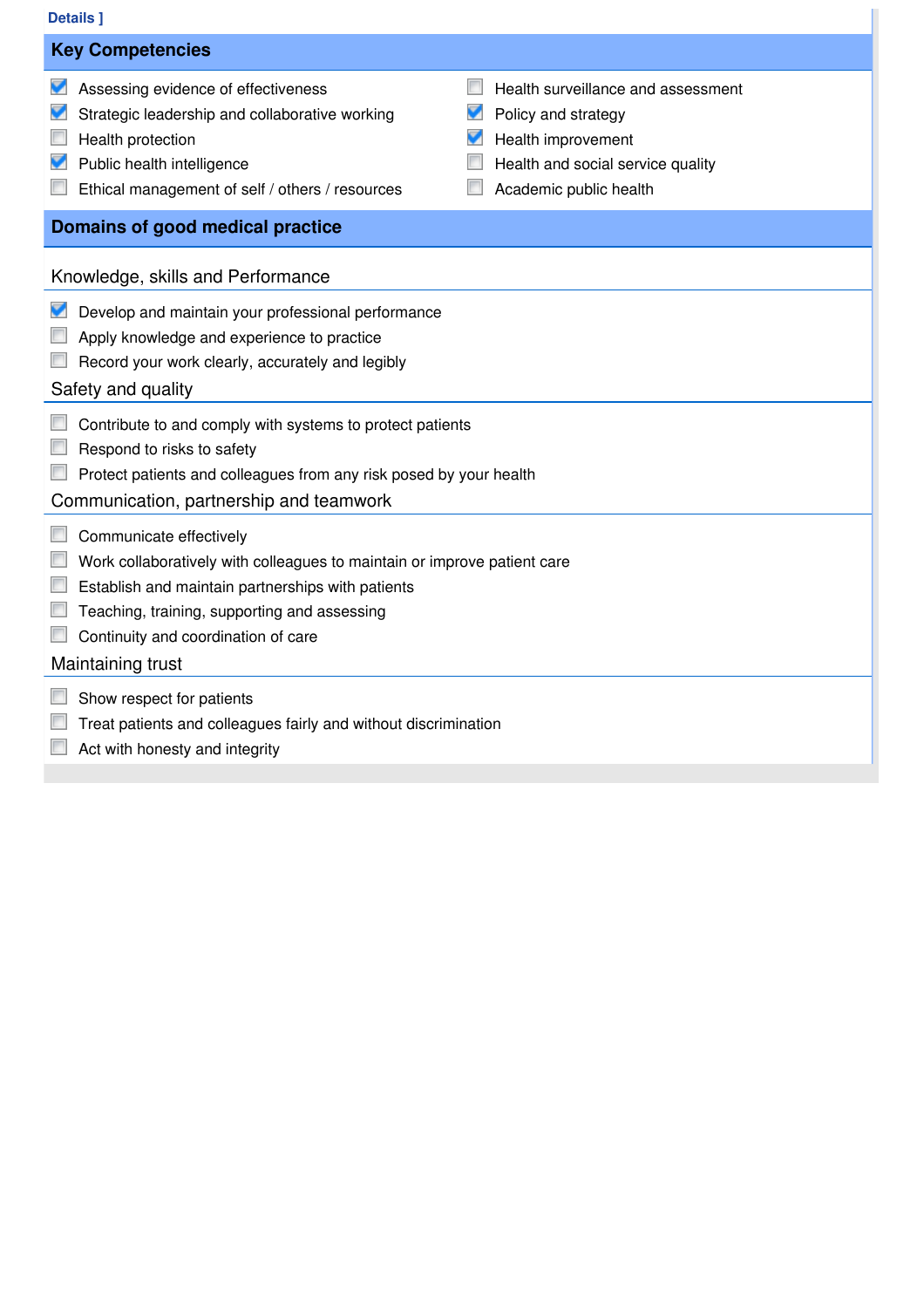| <b>CPD activity - Details</b>                    |                  |             |                              |
|--------------------------------------------------|------------------|-------------|------------------------------|
| <b>Description of activity</b>                   | Start date:      | 16 Sep 2015 | <b>Printable version</b>     |
| Public Health England Annual<br>Conference Day 2 | End date:        | 16 Sep 2015 | <b>Download as PDF</b>       |
|                                                  | <b>CPD Year:</b> | 2015        | <b>Save as New</b>           |
|                                                  | <b>Credits:</b>  | 4           |                              |
|                                                  |                  |             | <b>Delete</b><br><b>Edit</b> |

#### **Why did I choose this activity for my CPD?**

Keeping abreast of developments in public health and public health intelligence are key to me being able to provide a public health intelligence service to the local community that is fit for purpose. This features on my PDP. The PHE Annual Conference comprises a series of lectures, discussion workshops and other activities centred on the national public health priorities. I attended two session on the Global Burder of Disease in order to understand the key messages and to be able to use the visualisationi tool to support the local public health community in understanding the key messages. I attended a session on the skills for improving the publics health, which included informative perspectives on the working of Local Authorities. I attended this session to understand how public health teams work in Local Authorities and how negotation and influence works in this context, in order to appreciate how I can best support public health teams by providing knowledge and intelligence. I also attended a session on the NHSE Five Year Plan to understand the NHS priorities and how they fit in with PHE priorities and influence the agenda of Local Authorities. This was an opportunity to understand the broader context in which public health is operating in order to identify how teams are working and who they need to influence and how - in order to inform the information service that I provide.

#### **What did I learn from this activity or event?**

I learnt about the key measure the DALY that is used for international health comparisons. Although life expectancy has increased since 1990, there has been no change in morbidity and ill heatlth. As people are living longer and the population is ageing more people are living with disabilities and there is an increaseing number of people with multiple morbidities. Diet is the most important risk factor for mobidity. Variations in mortality with deprivation are heart disease, COPD, cirrhosis and drug use. XXX has better health outcomes than would be expected for the levels of deprivation. I learnt how to use the visualisation tool. The session on skills for health improvement provided an insight into the pressures and priorities from a local authority perspective and how to effect change in a political environment. Politicians set the agenda and they are elected every 4 years and so it is important that there are short term wins as well as longer term gains. It is not necessarily viewed as a problem that public health is combined with other parts of local government because this means that public health can have influence over all areas and is not kept separate.

### **How am I going to apply this learning in my work?**

I will apply the learning from the Global Burden of Disease by helping colleagues in PHE and in Local Authorities to understand how to use the visualisation tool and how to interpret the results. I will do a walk through with colleagues and also consider the best way to help local authorities to make good use of this tool. The PHE XXX centre is particularly interested in international comparisons as they are using these as drivers for local change. I will use the insight that I have gained from the sessions on influencing in a politicla environment to guide my response to enquiries from local authorities and to identify which information would be the most appropriate to influence colleagues in the local authority on particular topics. It will also help me to interpret the information in the broader context of themes for which a local authority is responsible, going beyond any 'traditional' public health boundaries, for example, commissioning leisure services. I will arrange for colleagues in public health intelligence teams to undergo training and development in this area as I have recognised that it is of fundamental importance to effective presentation of intelligence to influence local authorities and other stakeholders.

### **What am I going to do in future to further develop this learning and/or meet any gaps in my knowledge, skills or understanding?**

I will spend time becoming more familiar with the Global Burden of Disease visualisatio tool.

# **Linked PDP Entries**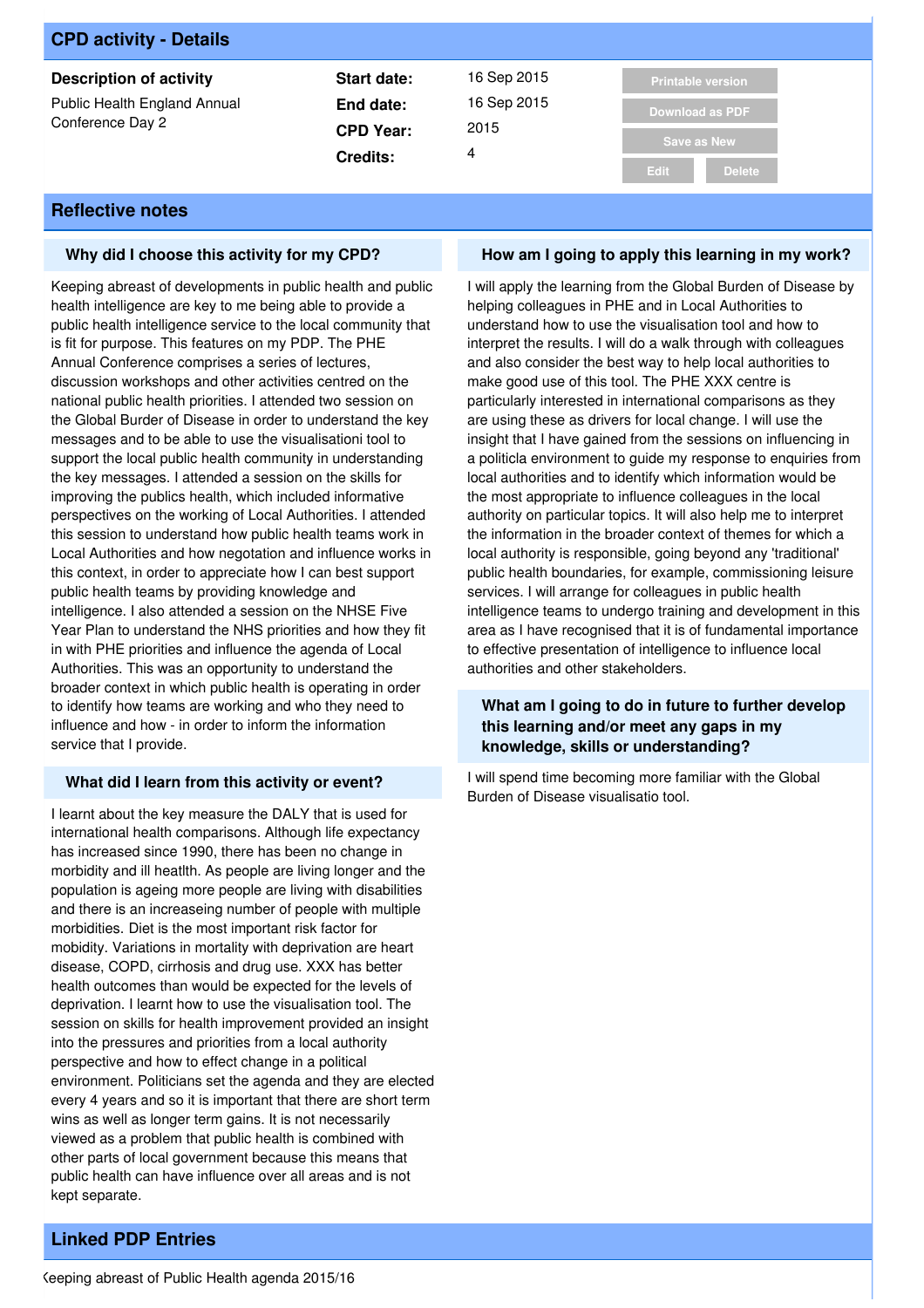### **[ Details ]**

| <b>Details</b> ]<br>Geep up to date with public health intelligence developments 2015/16<br><b>Details 1</b>                                                                                                                                                         |                                                                                                                                                     |  |  |  |
|----------------------------------------------------------------------------------------------------------------------------------------------------------------------------------------------------------------------------------------------------------------------|-----------------------------------------------------------------------------------------------------------------------------------------------------|--|--|--|
| <b>Key Competencies</b>                                                                                                                                                                                                                                              |                                                                                                                                                     |  |  |  |
| Assessing evidence of effectiveness<br>Strategic leadership and collaborative working<br>Health protection<br>Public health intelligence<br>Ethical management of self / others / resources                                                                          | Health surveillance and assessment<br>Policy and strategy<br>V<br>Health improvement<br>Health and social service quality<br>Academic public health |  |  |  |
| Domains of good medical practice                                                                                                                                                                                                                                     |                                                                                                                                                     |  |  |  |
| Knowledge, skills and Performance                                                                                                                                                                                                                                    |                                                                                                                                                     |  |  |  |
| Develop and maintain your professional performance<br>Apply knowledge and experience to practice<br>Record your work clearly, accurately and legibly<br>Safety and quality                                                                                           |                                                                                                                                                     |  |  |  |
| Contribute to and comply with systems to protect patients<br>Respond to risks to safety<br>Protect patients and colleagues from any risk posed by your health<br>Communication, partnership and teamwork                                                             |                                                                                                                                                     |  |  |  |
| Communicate effectively<br>Work collaboratively with colleagues to maintain or improve patient care<br>Establish and maintain partnerships with patients<br>Teaching, training, supporting and assessing<br>Continuity and coordination of care<br>Maintaining trust |                                                                                                                                                     |  |  |  |
| Show respect for patients<br>Treat patients and colleagues fairly and without discrimination<br>Act with honesty and integrity                                                                                                                                       |                                                                                                                                                     |  |  |  |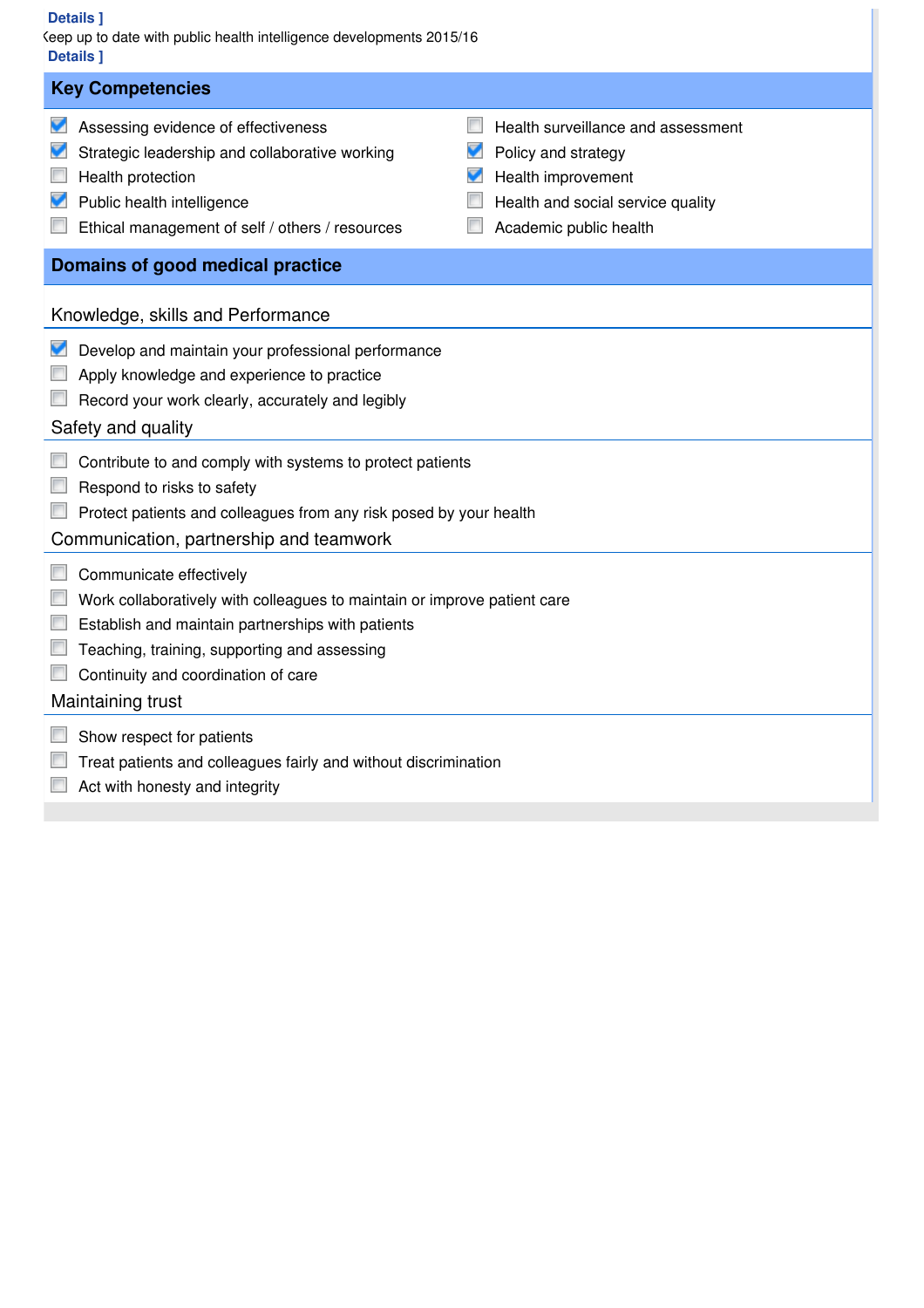# **Portfolio Section 5 : REFLECTIVE NOTES**

# **Personal CPD – R e f l e c t i o n**

Use this sheet to help reflection on each CPD activity. Whenever undertaking an educational activity time should be spent reflecting on your learning. Complete this sheet whenever possible and keep in your CPD folder. There is no need to submit it to the Faculty unless you are included in the annual audit.

# **Title of educational activity:**

Scottish Patient Safety Programme – Primary Care forum

| <b>Date: 6 Oct 15</b> |  |  |
|-----------------------|--|--|
|                       |  |  |

**Number of credits claimed:** 4

**Which PDP item does this relate to?**

Increasing understanding of QI at national/ international level

# **Why did I choose this activity for my CPD?**

Essential development training for me and a number of my team to gain a greater understanding of how primary care providers in NHS Scotland are using SPSP whilst being so pressured. What can my organisation learn from them? Real opportunity to accelerate our work.

# **What did I learn from this activity or event?**

A great deal.

Main lesson is that need to collect data to demonstrate that changes have taken place. Change without measurement is useless. Also need to set targets to stimulate progress.

Time is needed for practices to do the SPSP work, including reviewing data and considering next steps.

Training in QI methodology and thinking is necessary if staff are to buy in and be effective. QI methodology does work if applied properly.

Small scale change works better than big bang! Build on what have with incremental changes in many places. Lots of data already collected, but most never looked at or analysed. Much prob not needed, so could focus on essential data collection and have time to analyse etc.

93% of Scottish practices have completed the safety climate survey. 74% have completed case not reviews.

Early detection of sepsis using NEWS app working well in GG&C/ SAS and likely to be rolled out across Scotland.

Trigger tool reviews in Forth Valley ident 186 PSIs, 2/3rds were preventable. 48% of PSIs related to medicines!

New Scottish legislation requires that all people aged under 18 yrs must have a 'Named Person' who is responsible for them in law. Unclear how my organisation has followed this.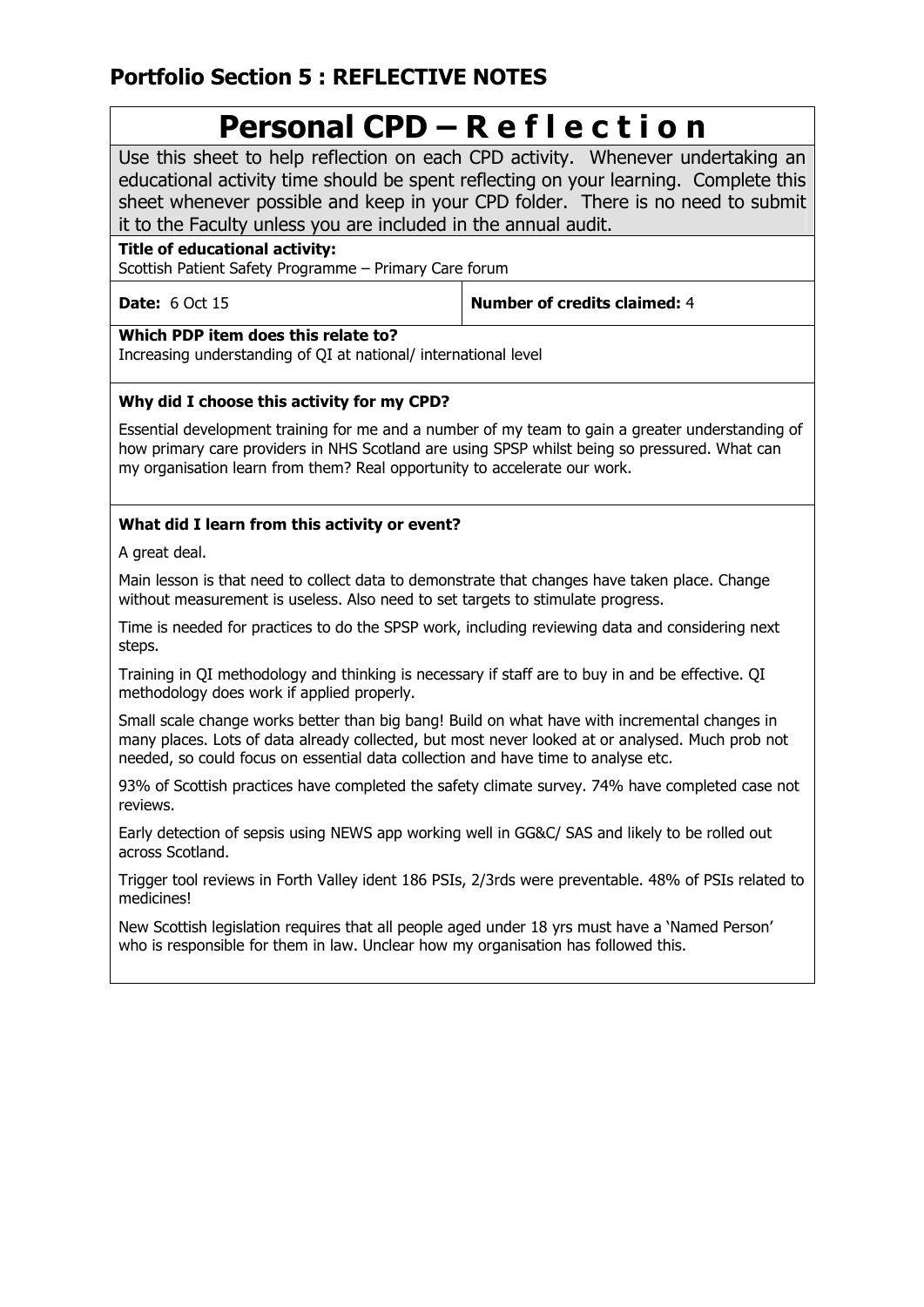# **How am I going to apply this learning in my work?**

Invite Paul Bowie to present at one of our future SPSP event on human factors/ results handling/ enhanced SEAs.

Link dental lead into SPSP Dental programme, suggesting they get involved in it.

Establish links into the Medicines' SPSP (multi-disciplinary) aiming to improve the reliability of prescribing and dispensing across region.

Ensure that facilitation is provided when my practices get their safety climate survey, so that they can understand what it says and effect change as indicated.

Get my practices to establish links with local NHS practices active with SPSP to share work both ways.

### **What am I going to do in future to further develop this learning and/or meet any gaps in my knowledge, skills or understanding?**

I need to gain a greater understanding of the various QI tools in use by SPSP and also ensure I can understand what the numbers they produce mean, so that I can interpret, prioritise and work with my teams to act.

There is a knowledge deficit in data analysis and presentation across the Region. Opps to use SPSP expertise to cover some of this gap.

Getting my staff trained to QI practitioner/ expert level would help.

Do I need to become more expert myself?

### **What are my reflections on this learning?**

Really rewarding to be working with a group of healthcare professionals for a day who were all pressured, had difficult NHS jobs etc, but who were trying to do something about it. All had a positive attitude to change, and remained enthusiastic about caring for patients and improving care. In many ways this is an unusual audience to find in UK healthcare these days, but it both inspired and re-enthused me.

It remains to be seen what my colleagues gained from the meeting, but I sense that they were somewhat less enthusiastic than I. Is this a case of SPSP as the 'Emperor's New Clothes', or is it just change fatigue?

I am keen to support them but know that I might need to push to get progress going. With my recent extension in post, I know that I am here for the next 3 years, so will outlast most of them. Therefore any attempt to sit me out is gone. I need to understand their drivers better so as to support them and ensure we are really focussing on improving patient care and safety moving forwards. Work needed to reduce other work that they have to do!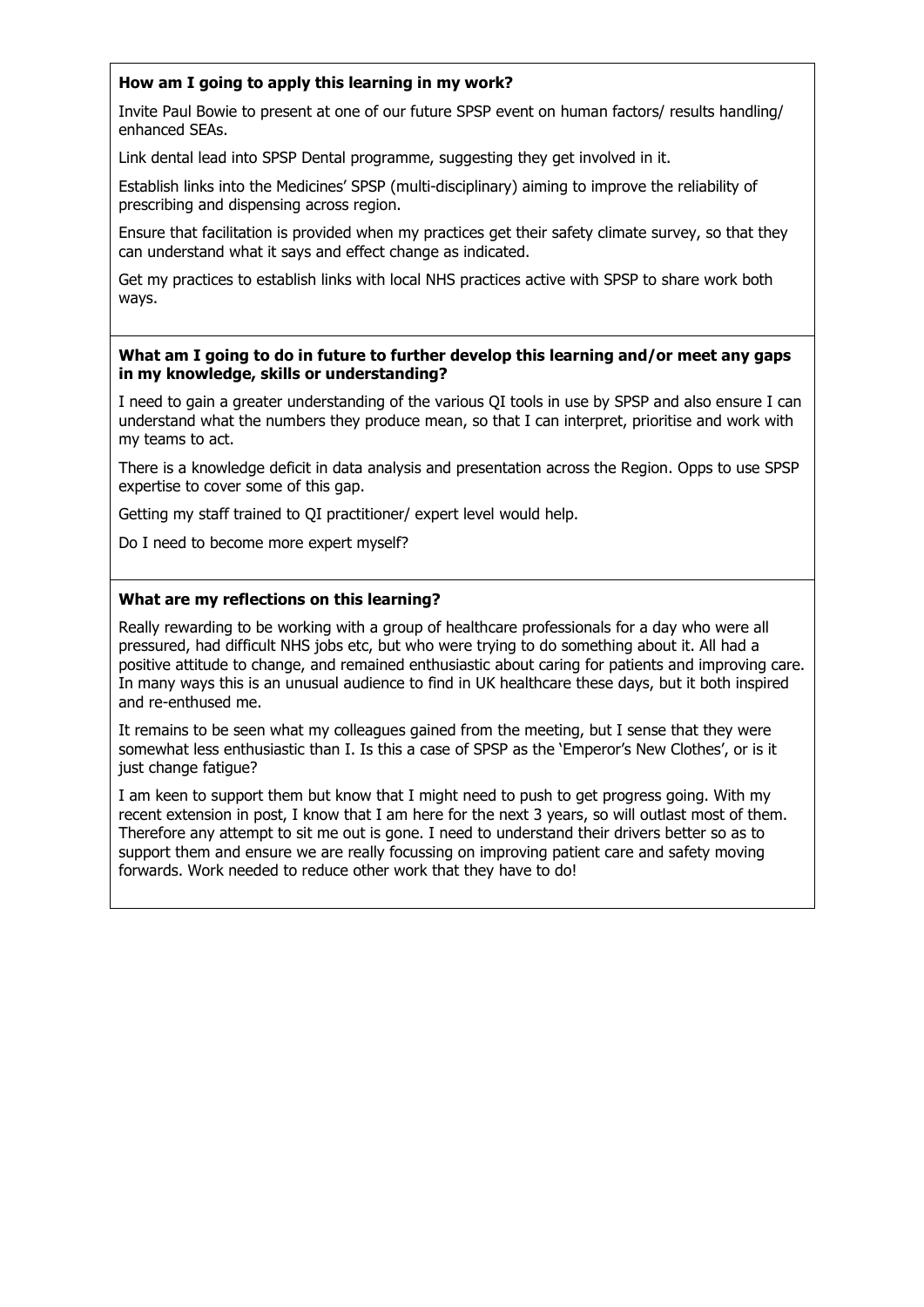| <b>CPD activity - Details</b>  |                  |             |                          |
|--------------------------------|------------------|-------------|--------------------------|
| <b>Description of activity</b> | Start date:      | 30 Jun 2015 | <b>Printable version</b> |
| On call training day           | End date:        | 30 Jun 2015 | <b>Download as PDF</b>   |
|                                | <b>CPD Year:</b> | 2015        | Save as New              |
|                                | <b>Credits:</b>  | 5           |                          |
|                                |                  |             | <b>Delete</b><br>Edit.   |

### **Why did I choose this activity for my CPD?**

An agenda was circulated prior to the event, highlighting the opportunities to increase my knowledge about areas that I was not familiar with. The activity was over an entire day and therefore provided time for me to undertake learning and reflection in a focused way.

### **What did I learn from this activity or event?**

There were numerous presentations that covered areas that I had limited familiarity with. For example, a session on Carbon Monoxide poisoning highlighted a new process for responding to cases, which includes working with emergency services, Public Health England, Toxicology and Local Authorities. The session highlighted the introduction of new forms used to risk assess reported cases, as well as the importance of notifying the consultant in communicable disease.

A session on returning travelers highlighted the most common causes of a fever and the key questions that need to be asked to identify actions whilst on call. The session highlighted the epidemiology and response to possible MersCoV and Ebola cases, both of which are new risks. I learnt about the changes to decontamination guidelines, which are now focusing on dry decontamination in most cases, apart from exposure to caustic / biological / radiological substances. I also learnt about the operational response units to CBRN and HAZMAT incidents, and where these units could be used.

I learnt about the difficulties of dealing with Port Health incidents and the importance of passing information to the CCDC, who is the only person with the authority to give advice.

I was able to consolidate my knowledge about responding to incidents of outbreaks in care homes, responding to measles notifications, responding to needle stick injuries and acute hepatitis.

# **Linked PDP Entries**

Maintain general Public Health skills and competencies **[ Details ]**

### **Key Competencies**

- **Assessing evidence of effectiveness**
- $\Box$  Strategic leadership and collaborative working
- $\blacksquare$  Health protection
- $\Box$  Public health intelligence
- Ethical management of self / others / resources

### **How am I going to apply this learning in my work?**

The learning will be used when I participate in the on call rota. As my day to day activity rarely covers health protection issues, I am unlikely to use the learning regularly in my daily work.

### **What am I going to do in future to further develop this learning and/or meet any gaps in my knowledge, skills or understanding?**

I will continue to participate in on call health protection training to maintain my knowledge and skills. I will undertake reading on the subject e.g. journal articles, latest guidelines etc to ensure that I continue to learn about the latest changes to responding to health protection incidents.

- $\overline{\phantom{a}}$ Health surveillance and assessment
	- Policy and strategy
- Health improvement
- Health and social service quality
- Academic public health

**Domains of good medical practice**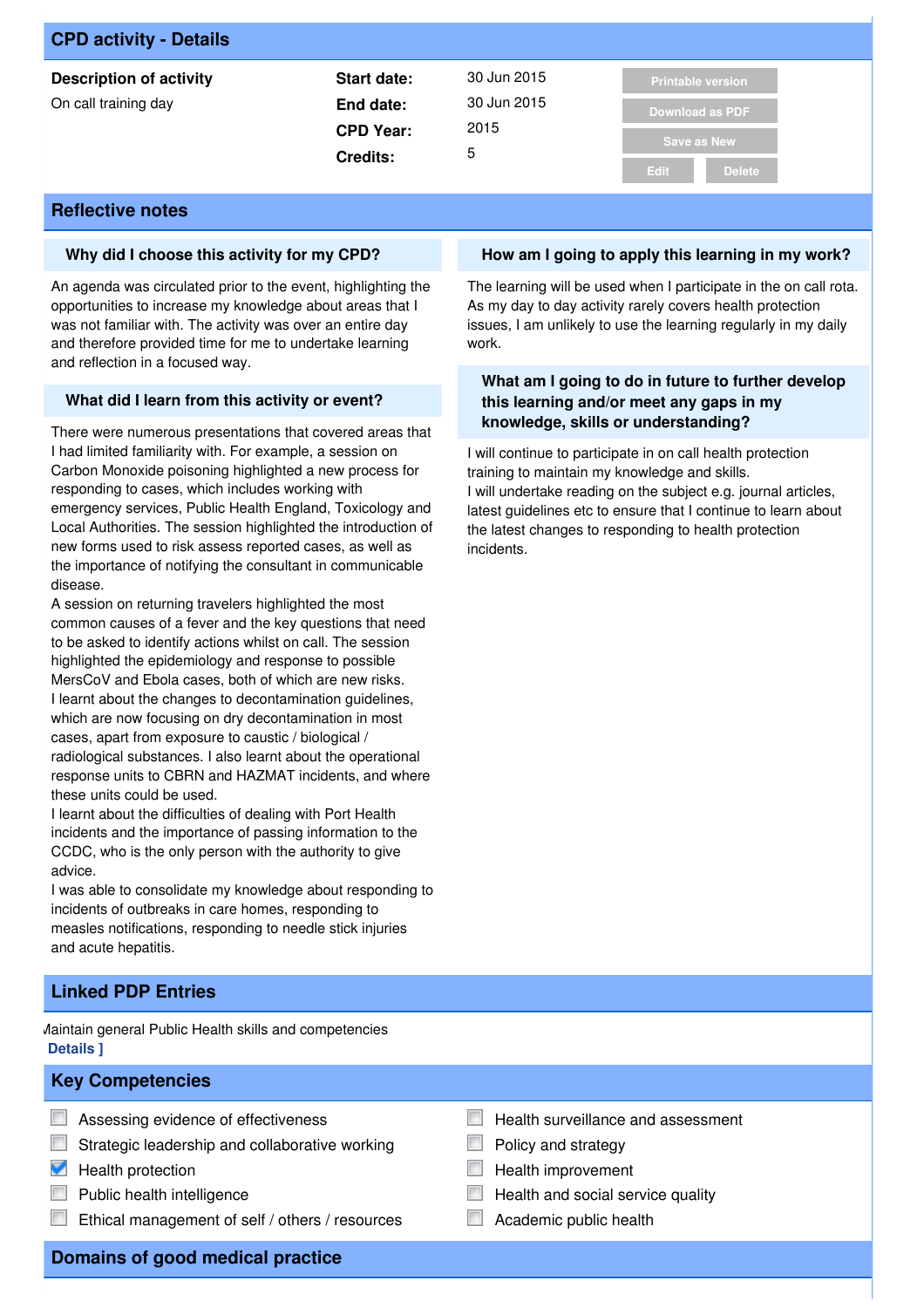# Develop and maintain your professional performance **Apply knowledge and experience to practice** Record your work clearly, accurately and legibly  $\blacksquare$  Contribute to and comply with systems to protect patients  $\Box$  Respond to risks to safety **Protect patients and colleagues from any risk posed by your health** Communicate effectively Work collaboratively with colleagues to maintain or improve patient care **E** Establish and maintain partnerships with patients **Teaching, training, supporting and assessing Continuity and coordination of care**  $\Box$  Show respect for patients Knowledge, skills and Performance Safety and quality Communication, partnership and teamwork Maintaining trust

- Treat patients and colleagues fairly and without discrimination
- $\Box$  Act with honesty and integrity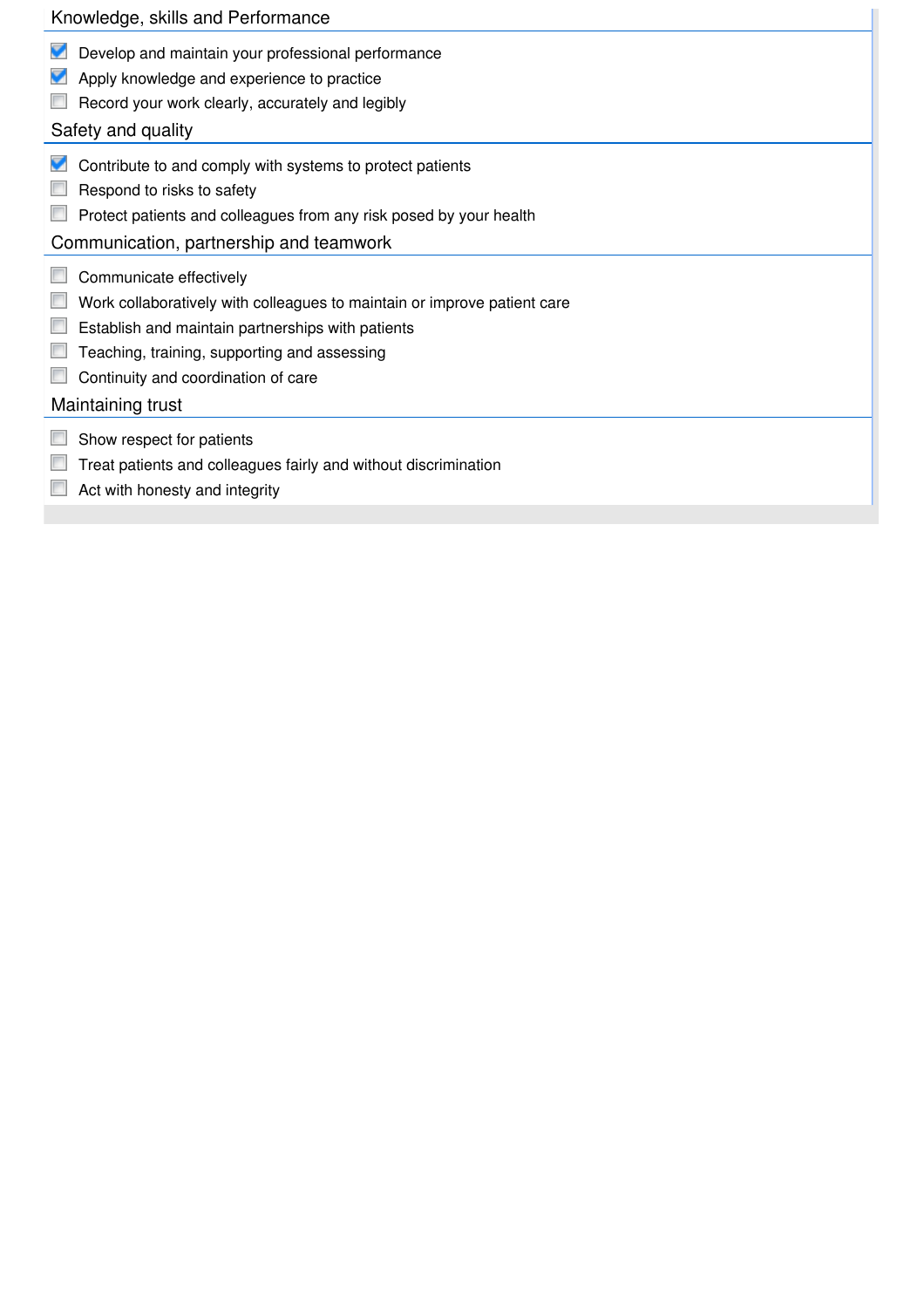# **Portfolio Section 5 : REFLECTIVE NOTES (KEEP FOR YOUR OWN RECORD)**

# **Personal CPD – R e f l e c t i o n**

Use this sheet to help reflection on each CPD activity. Whenever undertaking an educational activity time should be spent reflecting on your learning. Complete this sheet whenever possible and keep in your CPD folder. There is no need to submit it to the Faculty unless you are included in the annual audit.

**Title of educational activity:** Towards Integration: Rights, Roles, Recognition of Person with Disabilities. A University of the West Indies (UWI) Network and Outreach for Disability Education and Sensitization (NODES) Conference

**Date:** 23/24 April 2015 **Number of credits claimed:** 5

**Which PDP item does this relate to?** Developing my understanding of Caribbean approaches to social care and maintain/update PH Specialist Skills. Aligned to Learning/Development (L/D) needs  $1^{\text{st}}$  and  $2^{\text{nd}}$ ,

# **Why did I choose this activity for my CPD?**

Personal interest in both Down Syndrome and screening, as I have been involved in these two activities previously.

Need to expand my knowledge base of Public Health in the Caribbean. Particularly in this country in which the PH academics are more focused on Epidemiology and Infectious diseases over the social determinants of health, and the social dimension of health care so pertinent tackling problem of people with disabilities

Part of my PDP to become a more engaged academic in Public Health in the Caribbean.

# **What did I learn from this activity or event?**

1.- The urban areas in the Caribbean Region is hardly suited for people with Physical Disabilities.

2.- Some, and commendable sporting programmes have been sponsored for people with disabilities

3.- Private sponsors (in particular Repsol –the Spanish petroleum company) are the main contributors of so much needed resources for meeting the needs of people with disabilities.

4.- A great misunderstanding between what constitutes social and healthcare needs of people with disabilities worsen the effectiveness of some programmes. Lack of efficient screening services in particular for children, which are overrepresented with the issue of autism

# **How am I going to apply this learning in my work?**

1.- Raising awareness, at every opportunity on the lack of clear policies to tackle people with disabilities, in particular Learning Disabilities.

2.- Covering these aspects in the syllabus of graduate programmes as the MPH I am directing, and considering the development of specific module(s) to address Disabilities, focusing in:

a) Coverage of Programmes for Learning Disabilities

c) Policies development at country and regional levels.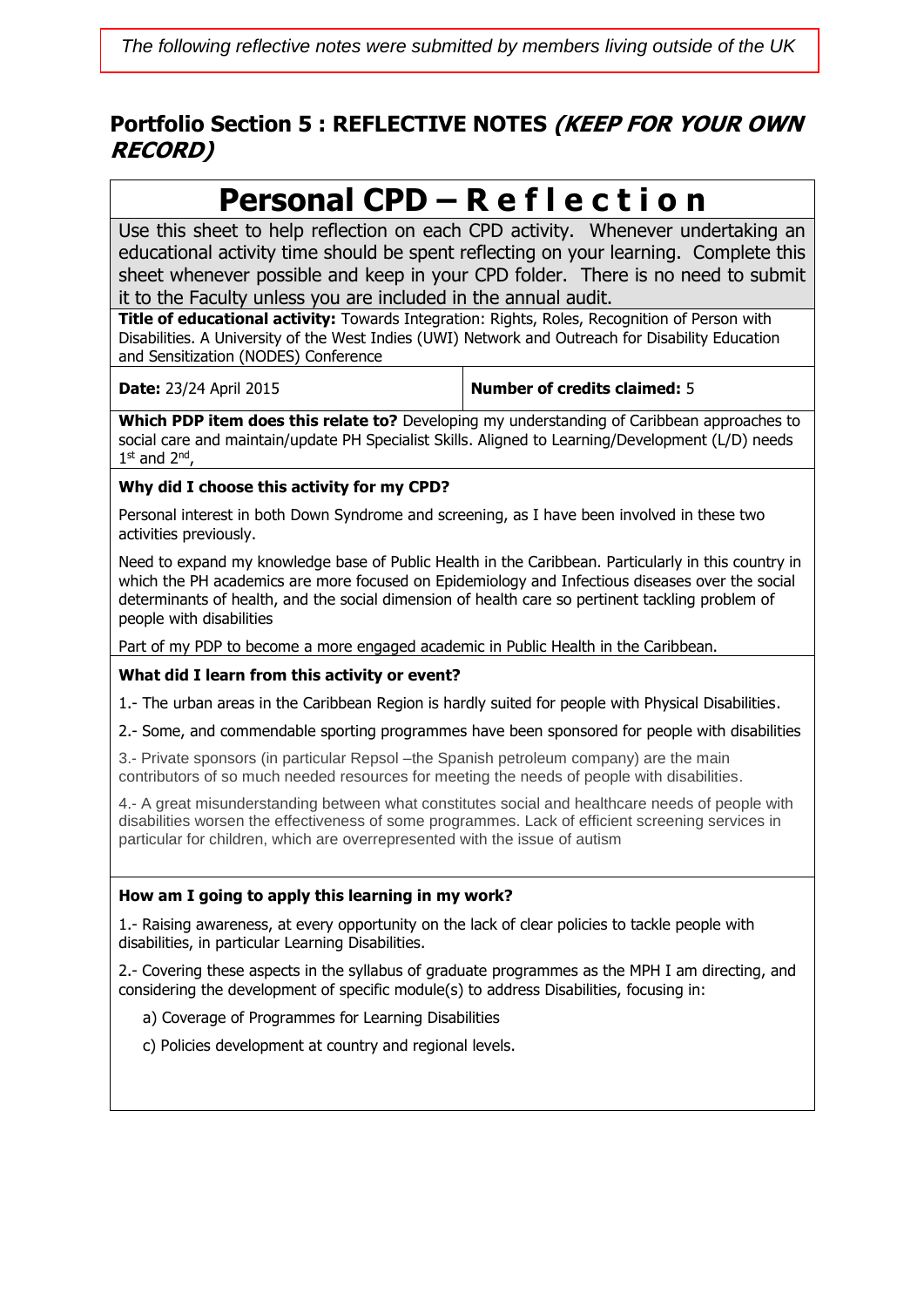**What am I going to do in future to further develop this learning and/or meet any gaps in my knowledge, skills or understanding?**

1.- Attending workshops and conferences in the Region concerning social and health disabilities

2.- Keep learning the reality of the Caribbean, where every island / country is different.

3.- Keep expanding my network of stakeholders not only of academics but concerning a wider range of disciplines.

# **THE FACULTY MAY SAMPLE YOUR RECORDS IN THE ANNUAL AUDIT, but you don't need to send this form in unless you have been included in the audit.**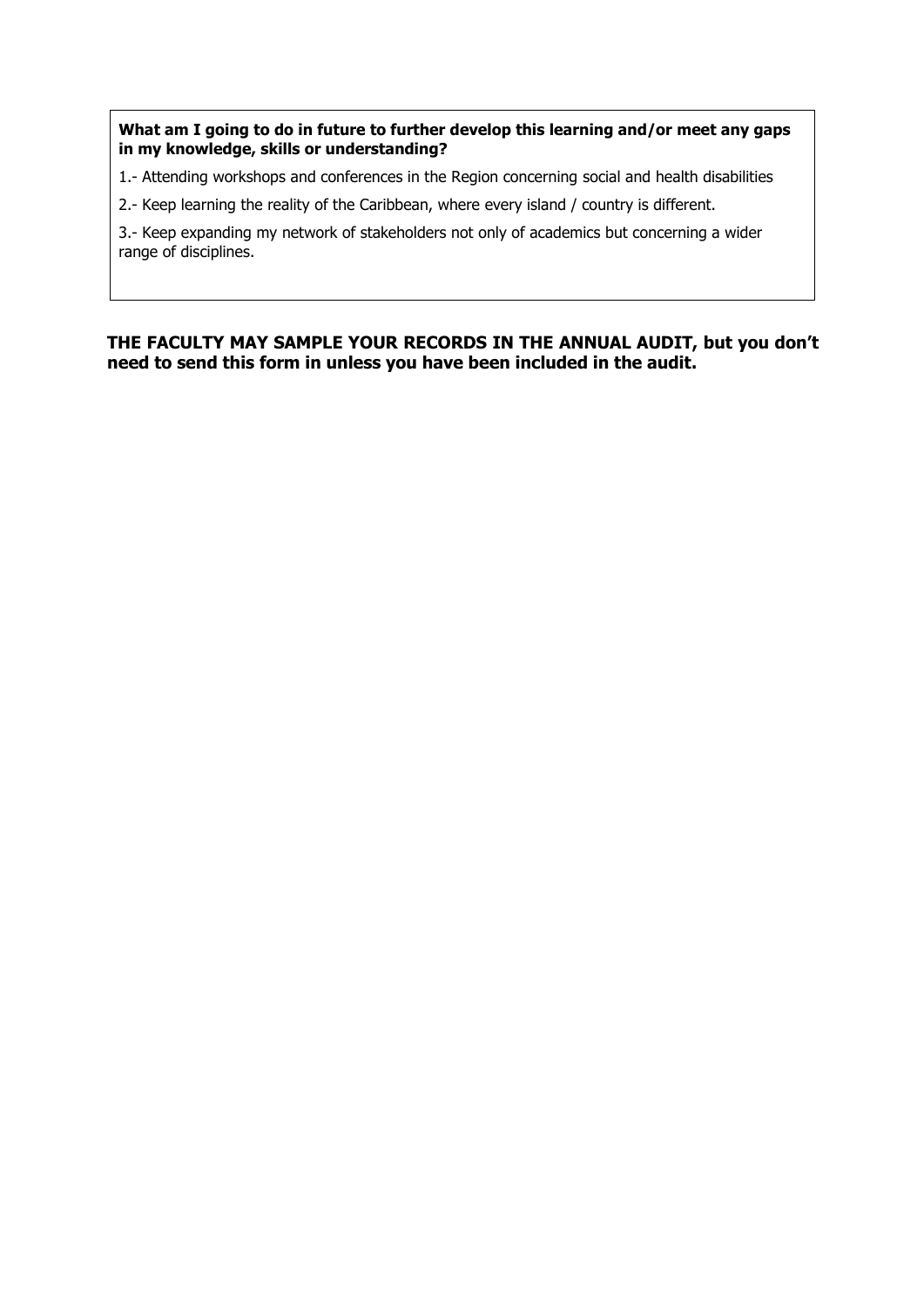| <b>CPD activity - Details</b>      |                  |             |                          |
|------------------------------------|------------------|-------------|--------------------------|
| <b>Description of activity</b>     | Start date:      | 01 Apr 2015 | <b>Printable version</b> |
| Research in Yunnan Province, China | End date:        | 30 Mar 2016 | <b>Download as PDF</b>   |
|                                    | <b>CPD Year:</b> | 2015        | <b>Save as New</b>       |
|                                    | 5<br>Credits:    |             |                          |
|                                    |                  |             | <b>Delete</b><br>Edit    |

### **Why did I choose this activity for my CPD?**

China is a new environment for me to work. We had previously written a paper in the Lancet criticising analyses that attributed changes in TB prevalence to DOTS implementation. This research interroagted, along with Chinese collagues, a database of 75,000 patients with TB and meant that Chinese CDC was open, trusting, and genuinely interested in research to inform policy/practise. We looked at delays occuring within the system and the economics of implementing active case finding. we are extending this work with a new project, working with modelers.

### **What did I learn from this activity or event?**

Early engagement with senior stakeholders and finding out what questions were of importance meant close collaboration was feasible. The research probed more deeply than any other researchers before into larger numbers of patients and into the economics of the Chinese programme. Before initiaiting this research we were concerned that the political sensitivity (along with WHO's reluctance to acknowldge weakenesses in the DOTS programme) would prohibit the research. We found that Chinese policy makers in the provinces were interested in finding real solutions to problems they thought they had, interrogating their data, and not bowing to WHO's requests for 'closure' of questions they felt were still important. Working with modelers, who want 'data' to parameterise their data can be challenging because of the often perspective that the data should be easy to collect - this is often not the case. And in China can be very sensitive.

# **Linked PDP Entries**

### **Key Competencies**

- Assessing evidence of effectiveness
- Strategic leadership and collaborative working
- $\Box$  Health protection
- **Public health intelligence**
- **Ethical management of self / others / resources**

# **Domains of good medical practice**

## Knowledge, skills and Performance

- Develop and maintain your professional performance
- Apply knowledge and experience to practice
- $\blacksquare$  Record your work clearly, accurately and legibly

Safety and quality

# **How am I going to apply this learning in my work?**

Manage working with WHO constructively, build relationships with those with technical capacity but exclude those with limited understanding of TB or who fall into dogmatism. Continue to build collaborations with key stakeholders in Yunnan. We are trying to extend our network of collaborators in China (and have done so to try and explore very politicicised questions around substandard drug, for example.)

### **What am I going to do in future to further develop this learning and/or meet any gaps in my knowledge, skills or understanding?**

Furher questions beyond Yunnan have been raised by this research but the feasibility of conducting this research depeneds on building relationships in China. I'll be working with Yunnan colleagues to extend our network of collaborators beyond the province. And i have developed relations with senior colleagues in Beijing to try and address politically sensitive questions around informal pharmaceutical markets.

- $\mathcal{C}^{\mathcal{A}}$ Health surveillance and assessment
- $\blacktriangledown$ Policy and strategy
- $\blacksquare$  Health improvement
- Health and social service quality
- Academic public health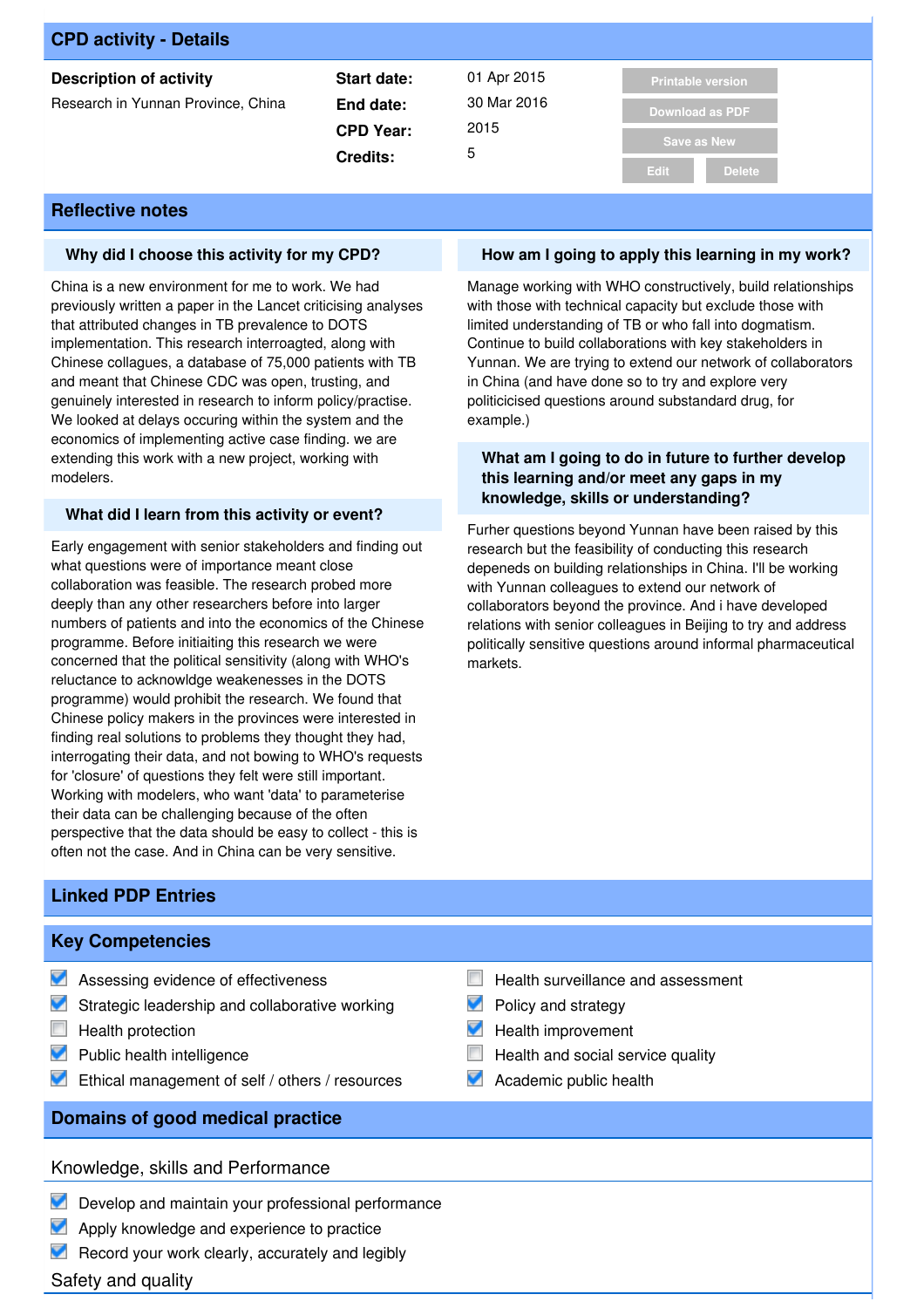# Contrinting to a necting is with resided that my order to patients

- Respond to risks to safety
- **Protect patients and colleagues from any risk posed by your health**
- Communicate effectively
- Work collaboratively with colleagues to maintain or improve patient care
- **Establish and maintain partnerships with patients**
- **T** Teaching, training, supporting and assessing
- **Continuity and coordination of care**

# Maintaining trust

- Show respect for patients
- Treat patients and colleagues fairly and without discrimination
- Act with honesty and integrity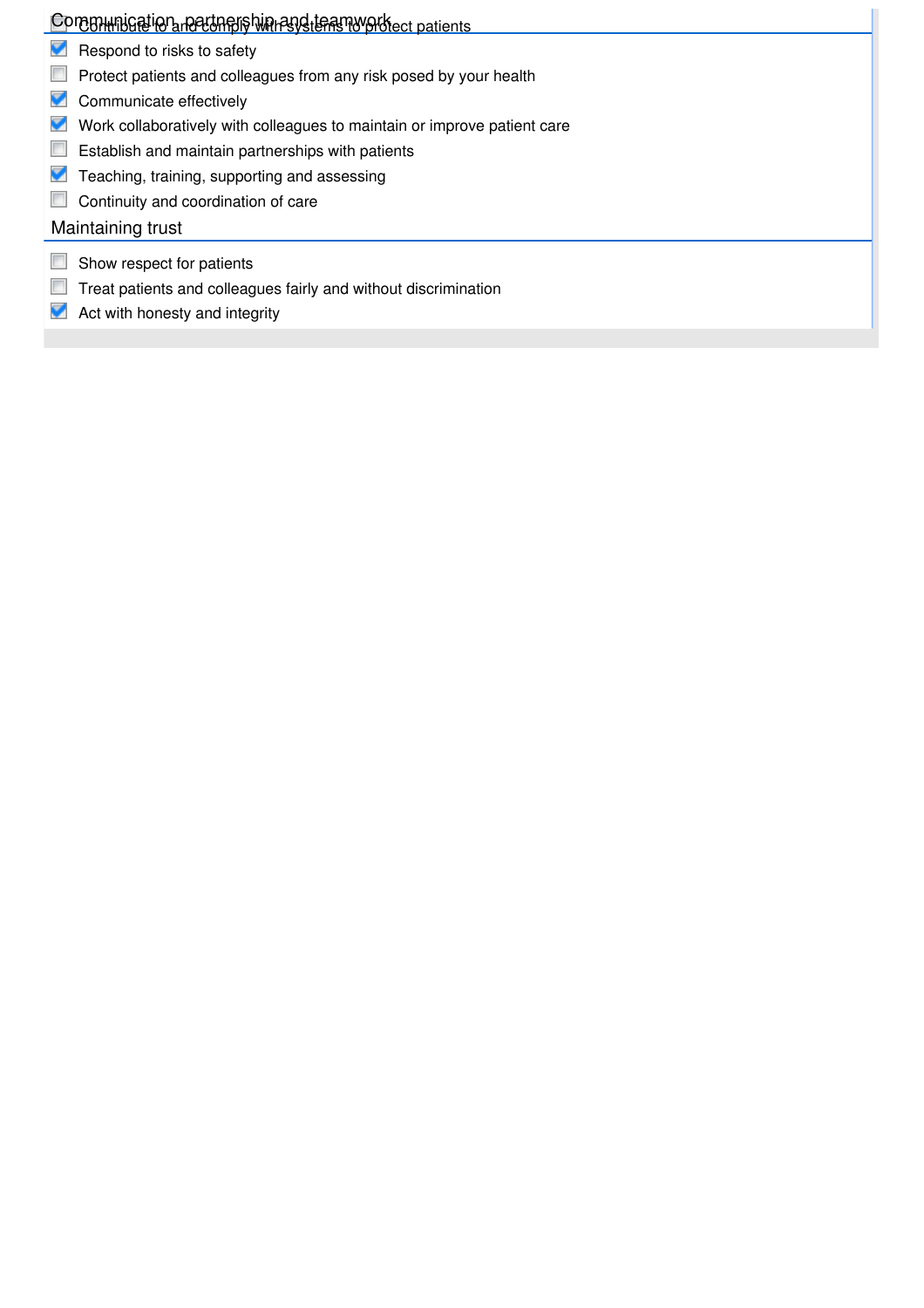| <b>CPD activity - Details</b>                |                  |             |                          |
|----------------------------------------------|------------------|-------------|--------------------------|
| <b>Description of activity</b>               | Start date:      | 03 Dec 2015 | <b>Printable version</b> |
| The Ninth Malta Medical School<br>Conference | End date:        | 05 Dec 2015 | Download as PDF          |
|                                              | <b>CPD Year:</b> | 2015        | <b>Save as New</b>       |
|                                              | <b>Credits:</b>  | 5           |                          |
|                                              |                  |             | <b>Delete</b><br>Edit    |

### **Why did I choose this activity for my CPD?**

The Malta Medical School Conference is a high level triennial scientific conference which has been running since 1989. Over the years it has grown to become the major academic activity of the Medical School outside its formal teaching programme. It provides the opportunity for the local academic, clinical and scientific community to demonstrate and share its wealth of research. The Conference is also increasingly attracting international and highly renowned guests and speakers. Indeed for the days of this Conference, clinical workloads are reduced, and elective surgery lists are not scheduled, in order to enable participation. This year nine hundred abstracts were submitted for either oral or poster presentations. The Conference extended over three days with six parallel sessions running concurrently, broken up by six plenary lectures delivered by distinguished speakers. I myself presented my research on Mental Health Literacy (reported as a separate CPD event) in the Public Health session on the 5th December. I attended the whole three day conference, and apart from attending 5 of the 6 plenary lectures, I carefully chose to participate in those sessions where I perceived that I could generally improve, maintain and refresh my public health competencies especially, but not limited to academic and mental public health (PDP Objective 1), and/or to become a better teacher and mentor to the new generation of public health trainees and foundation doctors (PDP Objective 3). I also made it a point to choose joint public health/psychiatry or public health/family medicine sessions as I felt this would enable me to build better bridges with professionals in these specialties, an important opportunity which would be beneficial to my work. For these reasons, I chose to include this activity for my CPD.

#### **What did I learn from this activity or event?**

First of all the Conference provided me with time-out from my day to day work, within which I could do some introspective reflection about my own academic knowledge and interests, and relate with my public health colleagues as well as other clinical colleagues in various specialities, whom I either hadn't seen for a long time, or whom I actually met for the first time. The Conference gave me the space to re-assert myself on the "clinical scene" so to speak. Many times I feel that as a public health physician, I am isolated from clinical colleagues, not only geographically but also in terms of perceptions. This is because not only does public health medicine still suffer from generally being considered a "Cinderella" speciality, but at times, I also tend to have a poor self-esteem of my own abilities vis-a-vis other clinical specialists. The Conference provided me with a forum wherein I could overcome this feeling, be myself, and show that public health medicine is truly a valid speciality on an

### **How am I going to apply this learning in my work?**

In reflecting upon my main learning points from the Conference, I can see two main routes of application. The first concerns me as a public health practitioner, the second as an educator. Hence as a public health practitioner, I will strive to continue to put a public health perspective in all our Office work and especially in all our dealings with psychiatrists and other clinical colleagues. I need to continue my efforts in proving the validity of my speciality as an equal to all other clinical specialities. I shall actively advocate for culture change with respect to smoking within mental health facilities and to drive the antismoking agenda further. Finally I will also strive to expand my public health interests and knowledge in other "forgotten" or new areas of public health medicine in order to improve and maintain a wide public health competence.

As to the effects of this Conference on my abilities as a teacher, trainer and mentor, I shall continue to strive for my own excellence as well as that of all my students and trainees. I shall also strive to adopt a higher level of sensitivity in order to detect stress and possible signs of depression in my trainees early, to consult with clinical colleagues as and when necessary, and to guide the students to appropriate services such as counselling or mental health services if necessary.

### **What am I going to do in future to further develop this learning and/or meet any gaps in my knowledge, skills or understanding?**

In order to apply the learning outlined above in relation to my public health performance I will need to continue actively searching for and taking up relevant activities which would enable me to improve my leadership and other personally related skills (also in line with PDP Objective 4), and to take up opportunities of CPD activities in other public health areas, apart from those directly related to mental health, especially areas where I haven't been exposed to for a number of years, and/or new developing areas of public health medicine. This is in line with my PDP Objective 1. In relation to my teaching, training and mentoring abilities, I will continue to actively search for specific CPD opportunities aimed at clinical/public health educators, and to try and identify some specific training to enable me to be able to detect and address early mental health problems in my students/trainees, for example a Mental First Aid Training Course.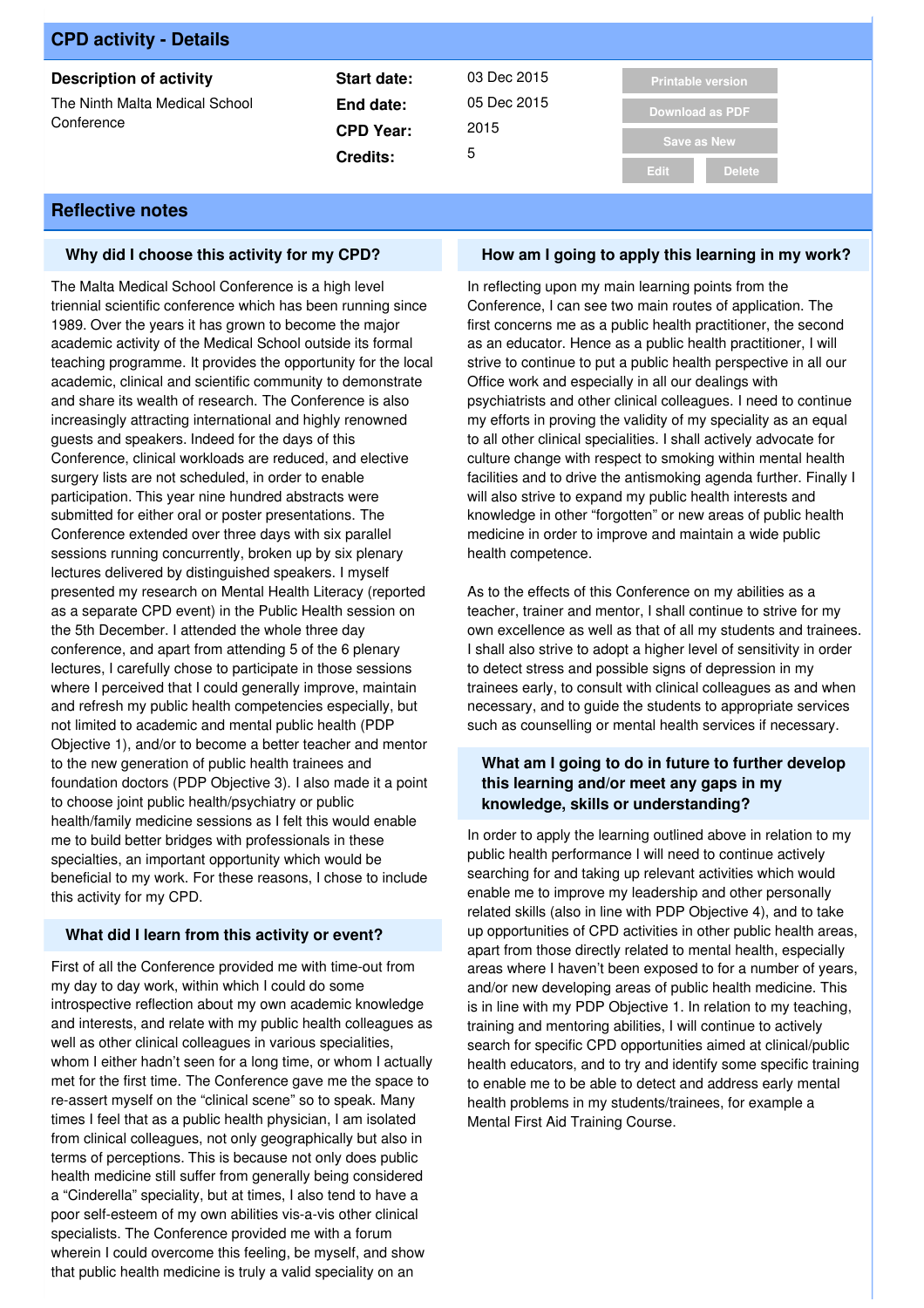equal footing with other specialities, and one which has a lot to offer to the other specialities, and from which other specialities can learn. This feeling was most important in my encounters with psychiatrists because of my current work.

Needless to say, each plenary and each session was a source of new/interesting learning. Dr Ian Curran's lecture on the nature and nurture of professional excellence was for me the best plenary since it gave me a lot of new insight which will be valuable for me in my training, teaching and mentoring capacity as well as in my own personal development and continuous learning. Excellence is what I want to strive for and what I try to instil in my trainees/students. We do not want to be merely safe and sufficient. To be excellent, it means you never stop trying to improve yourself, because you continually realise that you can always be better!

As for the parallel and discussed poster sessions, the ones I liked best were the joint sessions of public health with psychiatry, and public health with family medicine. In the former, I was particularly pleased to hear that some work had been started to tackle the problem of smoking within the psychiatric hospital. This was very important for me because I had been raising my concern in this respect with mental health services over the past two years. My concern was grounded in an inequality approach. On the one hand we preach "no smoking" to the general population. On the other hand we either condone it, or worse still use it as a reward/punishment with our mental health patients. So it was good to hear that the ground was starting to break, and that I may have been instrumental in bringing on this issue into focus for addressing. I also enjoyed the Infectious disease and microbiology session. In this session I was particularly struck by the presentations on the outbreak of STIs in the MSM population in Malta, and to learn about changes in antiretroviral therapy regimens and accompanying drug resistance mutations in HIV seropositive patients attending the infectious diseases clinic. These sexual health themes were new areas for me. I was also positively impressed by the knowledge as well as the demeanour of the new young consultant and trainees at the Infectious Disease Clinic. Another presentation which left me rather shaken was in the psychiatry session. The presentation gave the findings of a 4-year longitudinal study of mental health problems in medical students at the University of Malta. The results showed that a staggering 67% of medical students suffered from clinical anxiety and depression. 19% had associated feelings of hopelessness whilst 9% had associated thoughts of suicide. These (and other) results have prominent implications on medical education and the future cohort of young doctors and need to be seriously addressed.

# **Linked PDP Entries**

mprove and maintain my public health competencies **[ Details ]** Become a better teacher, trainer and mentor **[ Details ]**

# **Key Competencies**

- **Assessing evidence of effectiveness**
- $\Box$  Strategic leadership and collaborative working
- $\Box$  Health protection
- $\Box$  Health surveillance and assessment
- Policy and strategy
- $\Box$  Health improvement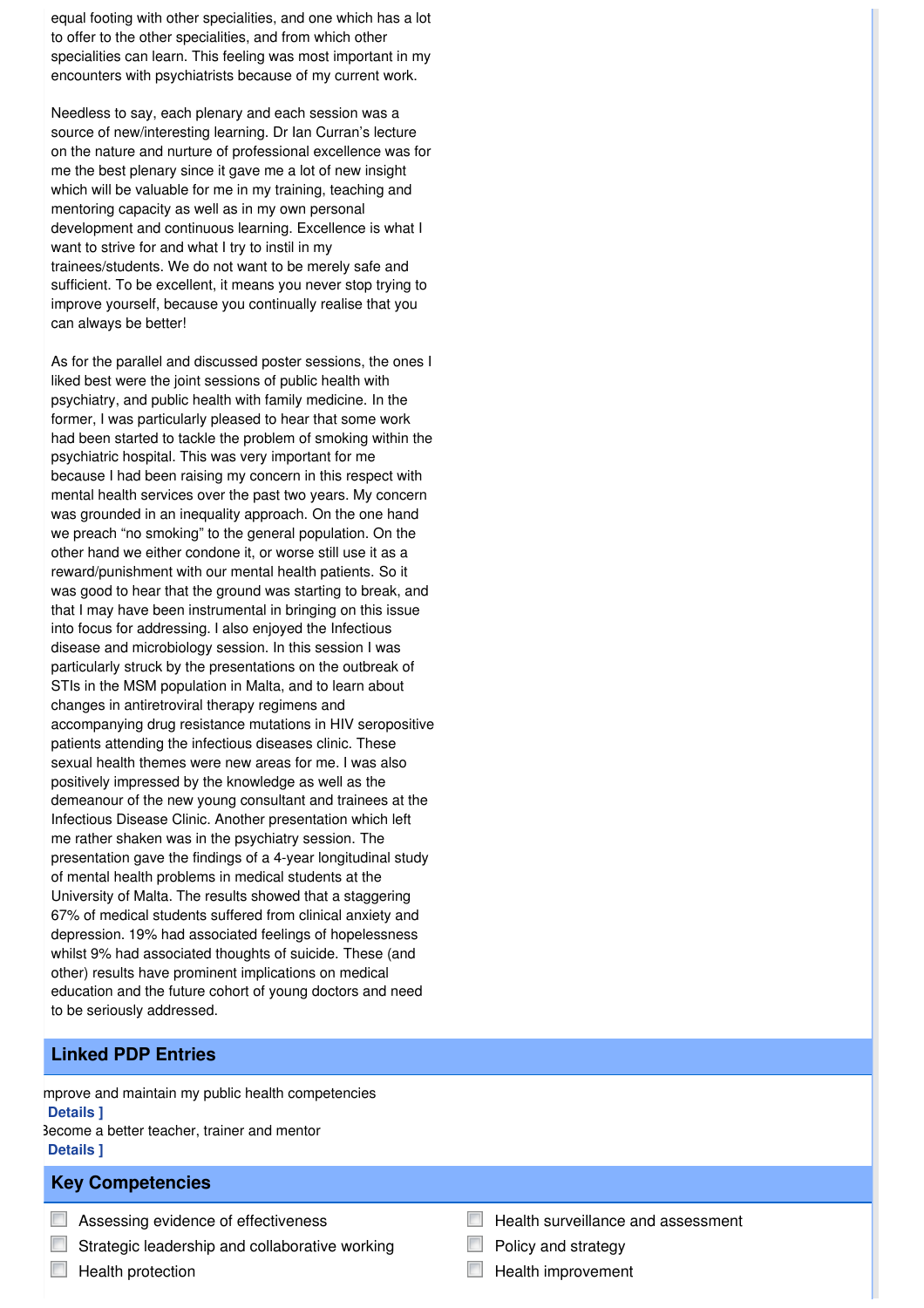| Public health intelligence<br>Ethical management of self / others / resources                                                                                                                                                                                        | Health and social service quality<br>Academic public health |  |
|----------------------------------------------------------------------------------------------------------------------------------------------------------------------------------------------------------------------------------------------------------------------|-------------------------------------------------------------|--|
| Domains of good medical practice                                                                                                                                                                                                                                     |                                                             |  |
| Knowledge, skills and Performance                                                                                                                                                                                                                                    |                                                             |  |
| Develop and maintain your professional performance<br>Apply knowledge and experience to practice<br>Record your work clearly, accurately and legibly<br>Safety and quality                                                                                           |                                                             |  |
| Contribute to and comply with systems to protect patients<br>Respond to risks to safety<br>Protect patients and colleagues from any risk posed by your health<br>Communication, partnership and teamwork                                                             |                                                             |  |
| Communicate effectively<br>Work collaboratively with colleagues to maintain or improve patient care<br>Establish and maintain partnerships with patients<br>Teaching, training, supporting and assessing<br>Continuity and coordination of care<br>Maintaining trust |                                                             |  |
| Show respect for patients<br>Treat patients and colleagues fairly and without discrimination<br>Act with honesty and integrity                                                                                                                                       |                                                             |  |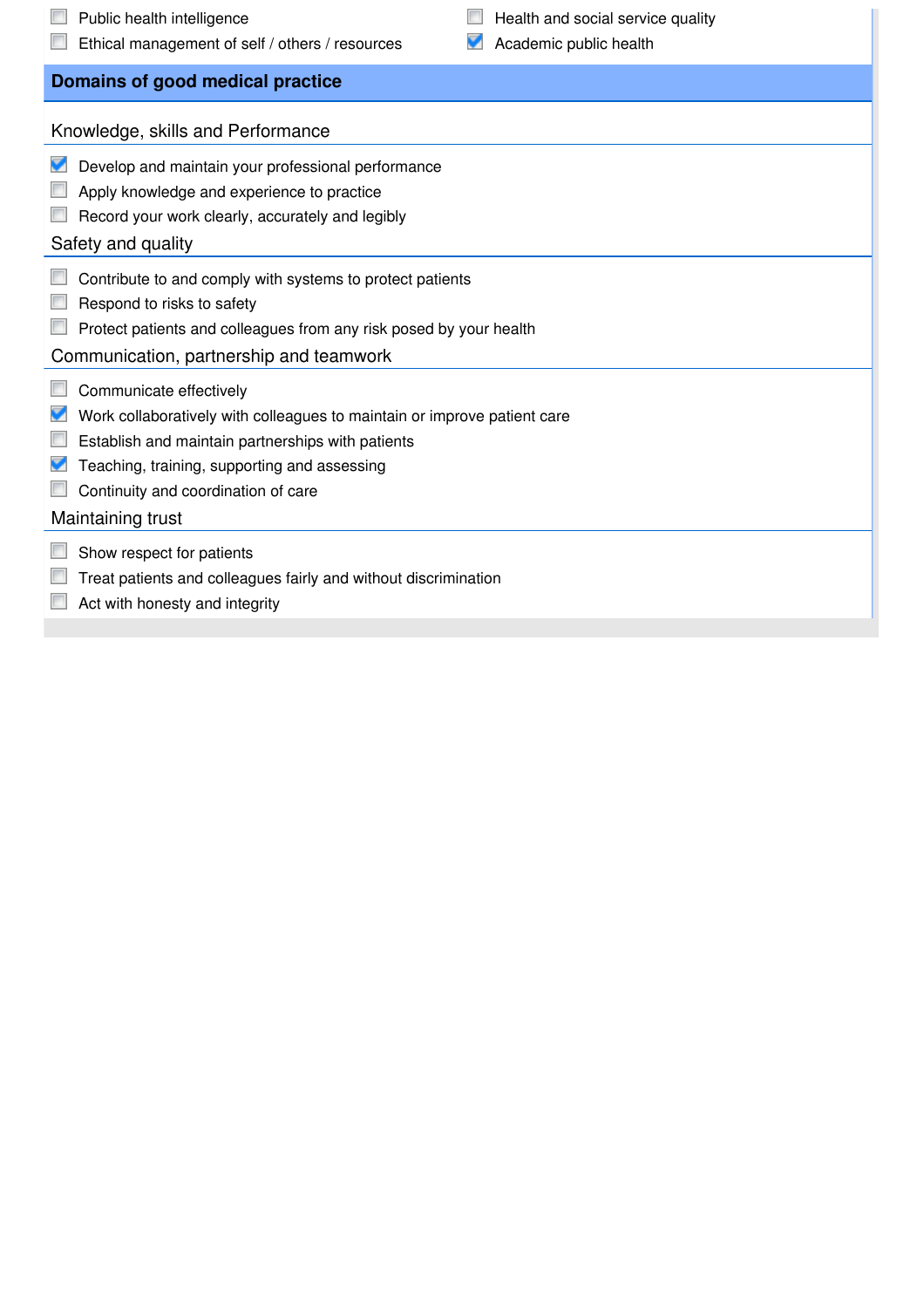# **Portfolio Section 5 : REFLECTIVE NOTES (KEEP FOR YOUR OWN RECORD)**

# **Personal CPD – R e f l e c t i o n**

Use this sheet to help reflection on each CPD activity. Whenever undertaking an educational activity time should be spent reflecting on your learning. Complete this sheet whenever possible and keep in your CPD folder. There is no need to submit it to the Faculty unless you are included in the annual audit.

**Title of educational activity: Participation in consultation exercise and stakeholders workshop organised by health ministry in collaboration with World Health Organisation Regional Office regarding a new Country Collaboration Strategy**

**Date: 8th June 2015 Number of credits claimed: 5**

**Which PDP item does this relate to?** PDP Item 2 - To further update my knowledge and broaden my understanding of the workings of international health organisations, in particular the World Health Organisation, as well as to keep up to date with global and regional priorities and the current policy debate .

# **Why did I choose this activity for my CPD?**

This activity presented *an excellent opportunity for me to observe and actively participate in this very well defined prioritization exercise and stakeholder consultation process* to identify areas for long term (5-6yr) collaboration between the country and the organization.

Internal and external stakeholders were invited to a participatory dialogue which followed a desktop review of national policies, strategies and plans developed nationally over the previous 5 years. A number of broad areas for possible collaboration in line with were identified for discussion. Stakeholders were invited to contribute to the drafting of the strategy, ensure its eventual support and implementation.

# **What did I learn from this activity or event?**

My main learning outcomes from this activity, which was coordinated by a joint team from the WHO Regional Office and the health ministry, were:

- (i) a better understanding of the consultation process, governed by WHO and national processes and in line with WHO policy direction and national needs and priorities – both as part of the health ministry and as an end-user
- (ii) a deeper understanding of the application of WHO's main European Policy Framework - *Health 2020* – in particular the emphasis on the main pillars lifecourse approach, tackling communicable and non-communicable diseases, health systems strengthening and emergency preparedness and supportive environments /resilient communities by ensuring that these aspects were incorporated - and ensuring that these aspects
- (iii) the importance of framing health issues when dealing with other sectors impacting on health during the consultation process